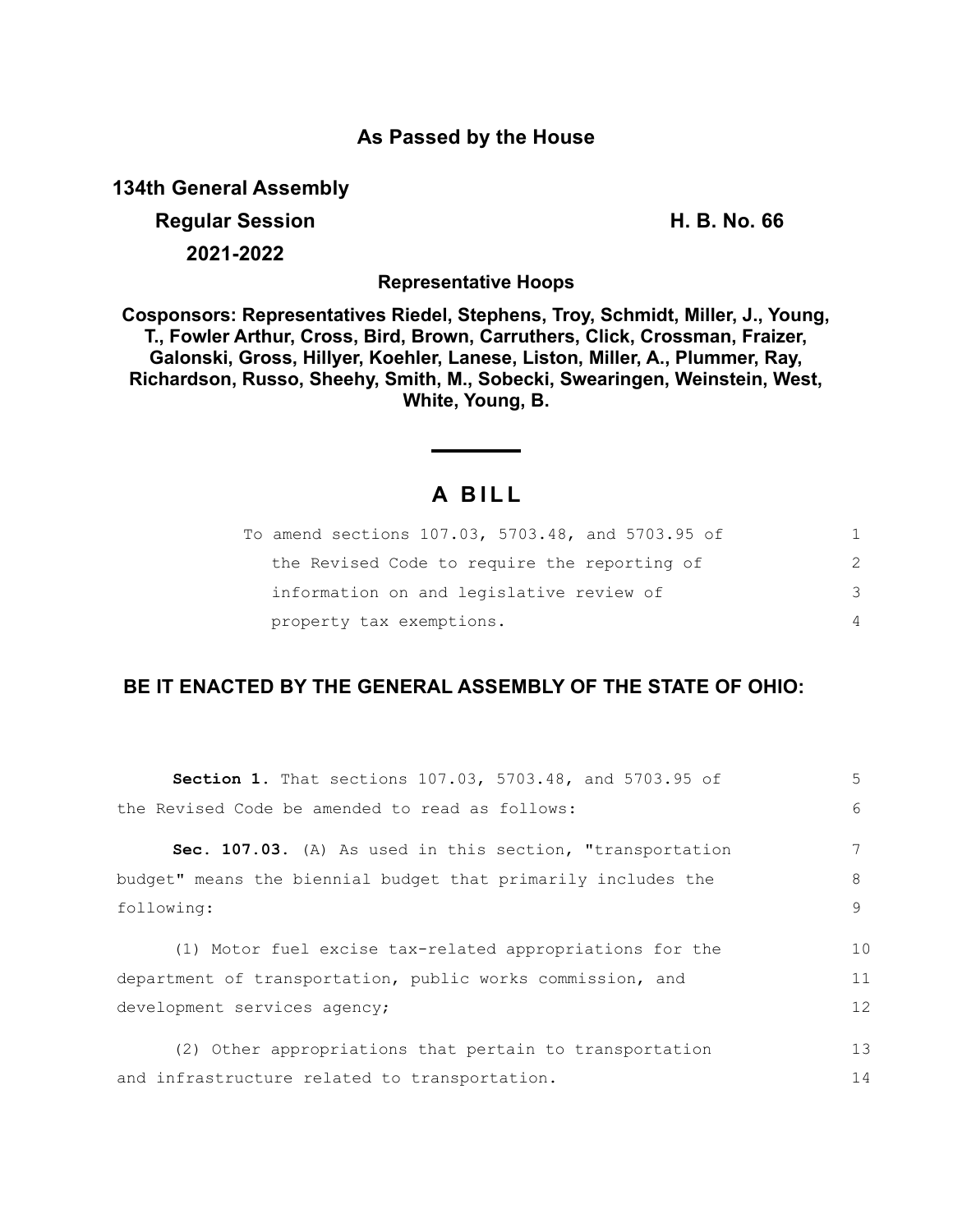(B) The governor shall submit a transportation budget to the general assembly not later than four weeks after the general assembly's organization. 15 16 17

(C) The governor shall submit to the general assembly, not later than four weeks after its organization, a state budget containing a complete financial plan for the ensuing fiscal biennium, excluding items of revenue and expenditure described in section 126.022 of the Revised Code. However, in years of a new governor's inauguration, this budget shall be submitted not later than the fifteenth day of March.

(D) In years of a new governor's inauguration, only the new governor shall submit a budget to the general assembly. In addition to other things required by law, each of the governor's budgets shall contain:

(1) A general budget summary by function and agency setting forth the proposed total expenses from each and all funds and the anticipated resources for meeting such expenses; such resources to include any available balances in the several funds at the beginning of the biennium and a classification by totals of all revenue receipts estimated to accrue during the biennium under existing law and proposed legislation.

(2) A detailed statement showing the amounts recommended to be appropriated from each fund for each fiscal year of the biennium for current expenses, including, but not limited to, personal services, supplies and materials, equipment, subsidies and revenue distribution, merchandise for resale, transfers, and nonexpense disbursements, obligations, interest on debt, and retirement of debt, and for the biennium for capital outlay, to the respective departments, offices, institutions, as defined in section 121.01 of the Revised Code, and all other public 36 37 38 39 40 41 42 43 44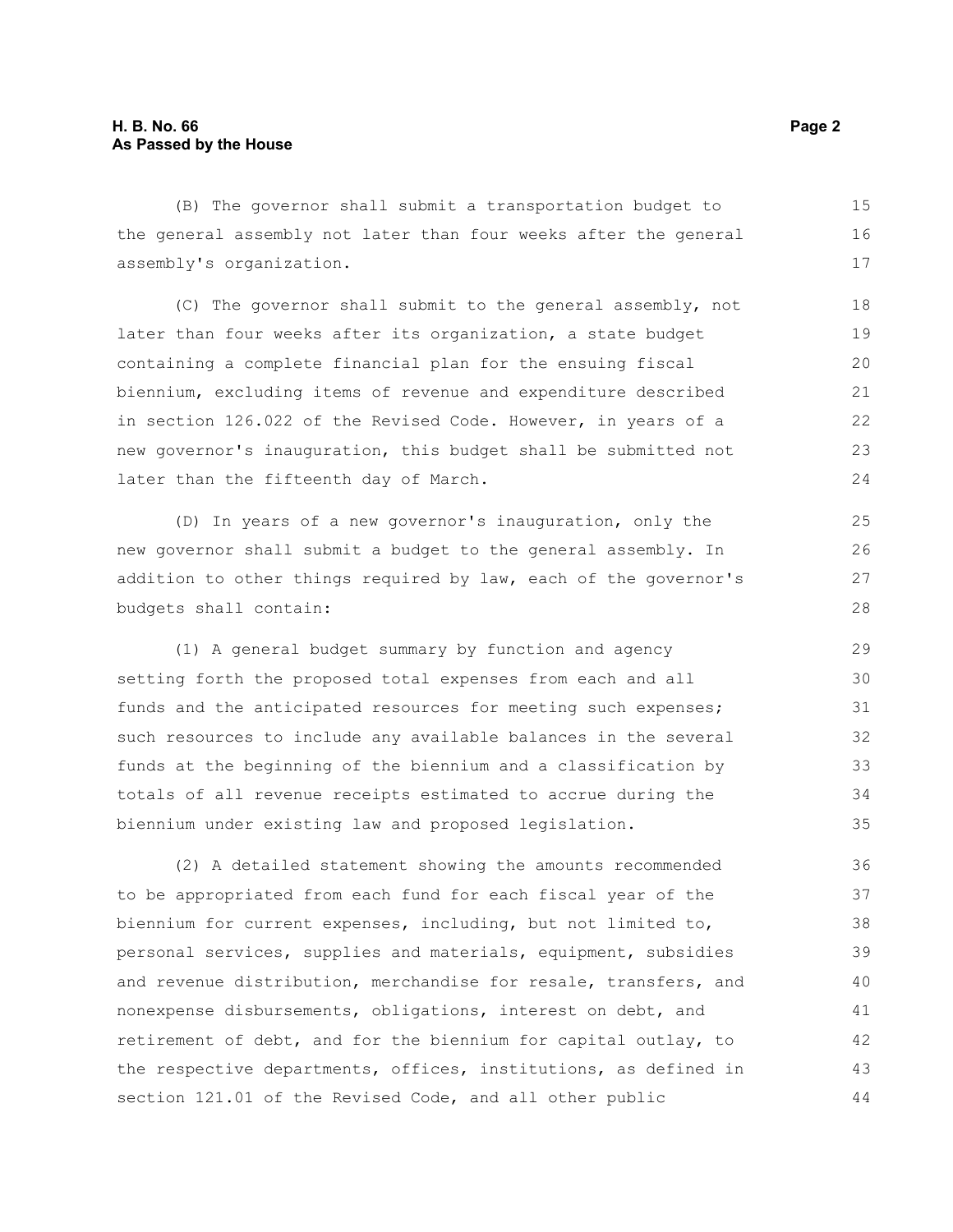#### **H. B. No. 66 Page 3 As Passed by the House**

purposes; and, in comparative form, the actual expenses by source of funds during each fiscal year of the previous two bienniums for each such purpose. No alterations shall be made in the requests for the legislative and judicial branches of the state filed with the director of budget and management under section 126.02 of the Revised Code. If any amount of federal money is recommended to be appropriated or has been expended for a purpose for which state money also is recommended to be appropriated or has been expended, the amounts of federal money and state money involved shall be separately identified. 45 46 47 48 49 50 51 52 53 54

(3) A detailed estimate of the revenue receipts in each fund from each source under existing laws during each year of the biennium; and, in comparative form, actual revenue receipts in each fund from each source for each year of the two previous bienniums; 55 56 57 58 59

(4) The estimated cash balance in each fund at the beginning of the biennium covered by the budget; the estimated liabilities outstanding against each such balance; and the estimated net balance remaining and available for new appropriations;

(5) A detailed estimate of the additional revenue receipts in each fund from each source under proposed legislation, if enacted, during each year of the biennium; 65 66 67

(6) A description of each tax expenditure; a detailedestimate of the amount of revenues not available to the generalrevenue fund under existing laws during each fiscal year of the biennium covered by the budget due to the operation of each tax expenditure; and, in comparative form, the amount of revenue not available to the general revenue fund during each fiscal year of the immediately preceding biennium due to the operation of each 68 69 70 71 72 73 74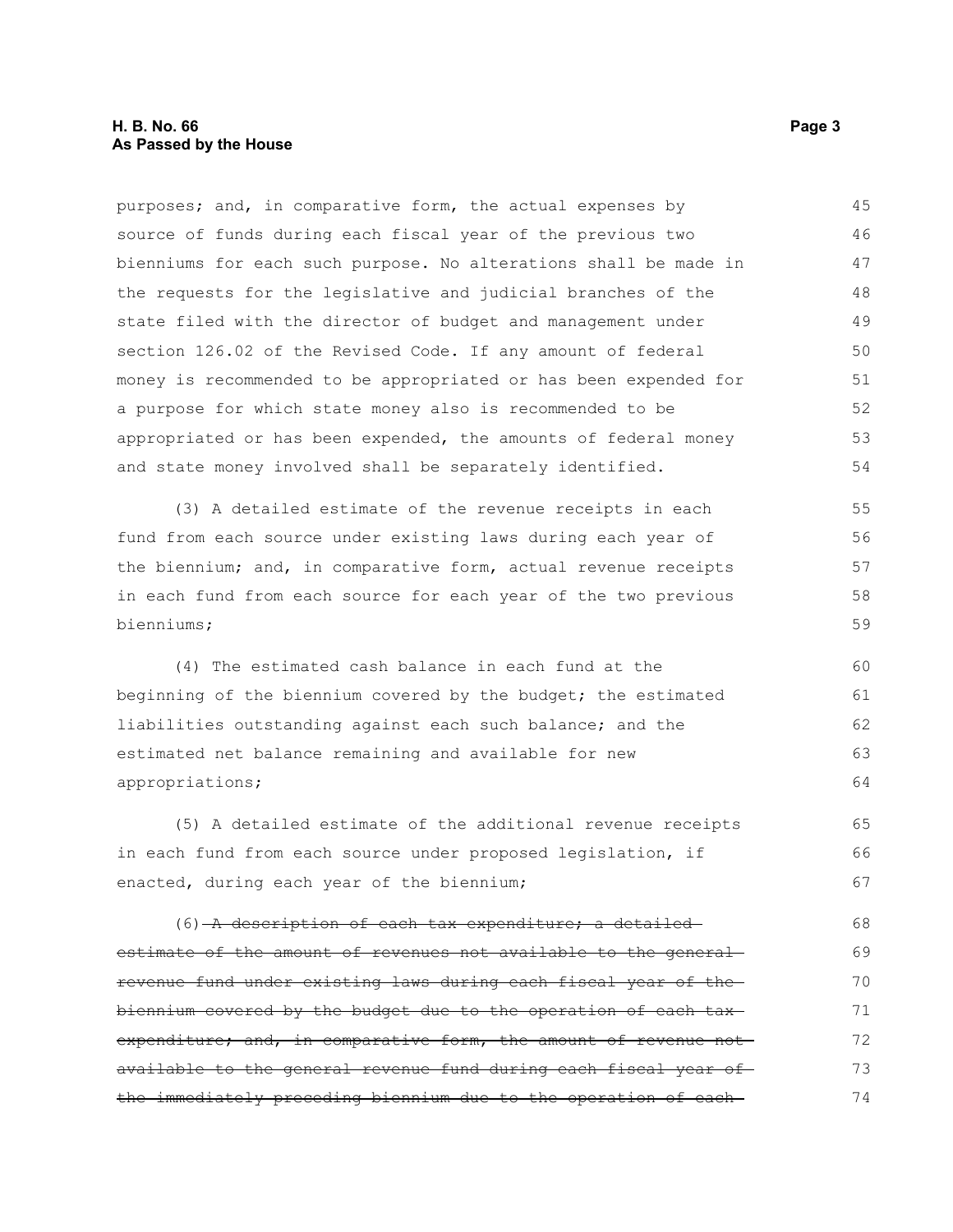tax expenditure. The most recent report prepared by the department of taxation pursuant to under section 5703.48 of the Revised Code, which shall be submitted to the general assembly as an appendix to the governor's budget. As used in this division, "tax expenditure" has the same meaning as in section 5703.48 of the Revised Code.; 75 76 77 78 79 80

(7) The most recent report prepared by the tax expenditure review committee under division (F) of section 5703.95 of the Revised Code, which shall be submitted to the general assembly as an appendix to the governor's budget.

Sec. 5703.48. (A) As used in this section-and section-107.03 of the Revised Code, "tax:

(1) "Tax expenditure" means a tax provision in the Revised Code that exempts, either in whole or in part, certain persons, income, goods, services, or property from the effect of taxes levied by the state, including, but not limited to, tax deductions, exemptions, deferrals, exclusions, allowances, credits, reimbursements, and preferential tax rates, provided all of the following apply to the provision: 87 88 89 90 91 92 93

 $(1)$  (a) The provision reduces, or has the potential to reduce, revenue to the general revenue fund; 94 95

 $(2)$  (b) The persons, income, goods, services, or property exempted by the provision would have been part of a defined tax base; 96 97 98

 $(3)$  (c) The persons, income, goods, services, or property exempted by the provision are not subject to an alternate tax levied by the state; 99 100 101

 $(4)$   $(d)$  The provision is subject to modification or repeal by an act of the general assembly. 102 103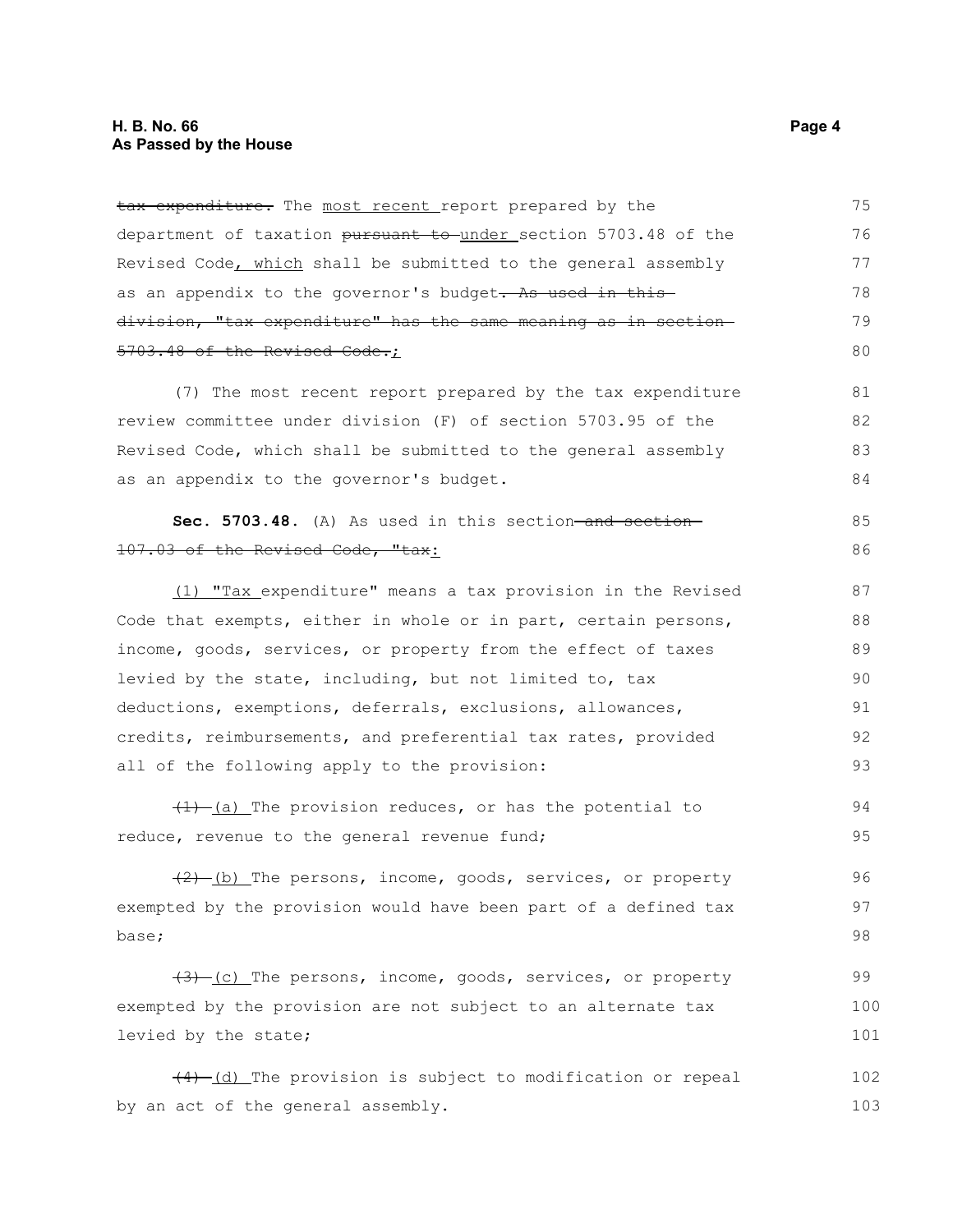| (2) "Property tax exemption" means a provision in the            | 104 |
|------------------------------------------------------------------|-----|
| Revised Code that exempts or authorizes a subdivision to exempt  | 105 |
| from taxation all or a portion of the value of real property, as | 106 |
| reported on forms otherwise prescribed by the tax commissioner   | 107 |
| and as categorized by the tax commissioner for purposes of this  | 108 |
| section as:                                                      | 109 |
| (a) Charitable and public worship;                               | 110 |
| (b) Public and educational;                                      | 111 |
| (c) Local economic development;                                  | 112 |
| (d) Other exemptions.                                            | 113 |
| (B) The department of taxation shall prepare and submit to       | 114 |
| the governor not later than the first day of November in each    | 115 |
| even-numbered year a report describing the effect of containing  | 116 |
| certain information about tax expenditures on the general        | 117 |
| revenue fund_and property tax exemptions. The report shall       | 118 |
| contain-a each of the following:                                 | 119 |
| (1) A description of each existing tax expenditure under-        | 120 |
| existing laws and, in and property tax exemption;                | 121 |
| (2) In comparative form, a detailed estimate of the              | 122 |
| approximate amount of revenue not available to the state general | 123 |
| revenue fund in each fiscal year of the current and ensuing      | 124 |
| fiscal bienniums as a result of the operation of each tax        | 125 |
| expenditure <sub>i</sub>                                         | 126 |
| (3) The aggregate true value of real property exempted in        | 127 |
| this state for the preceding tax year as the result of the       | 128 |
| operation of each property tax exemption;                        | 129 |
| (4) The amount of revenue paid from the general revenue          | 130 |
| fund in the preceding calendar year to reimburse subdivisions    | 131 |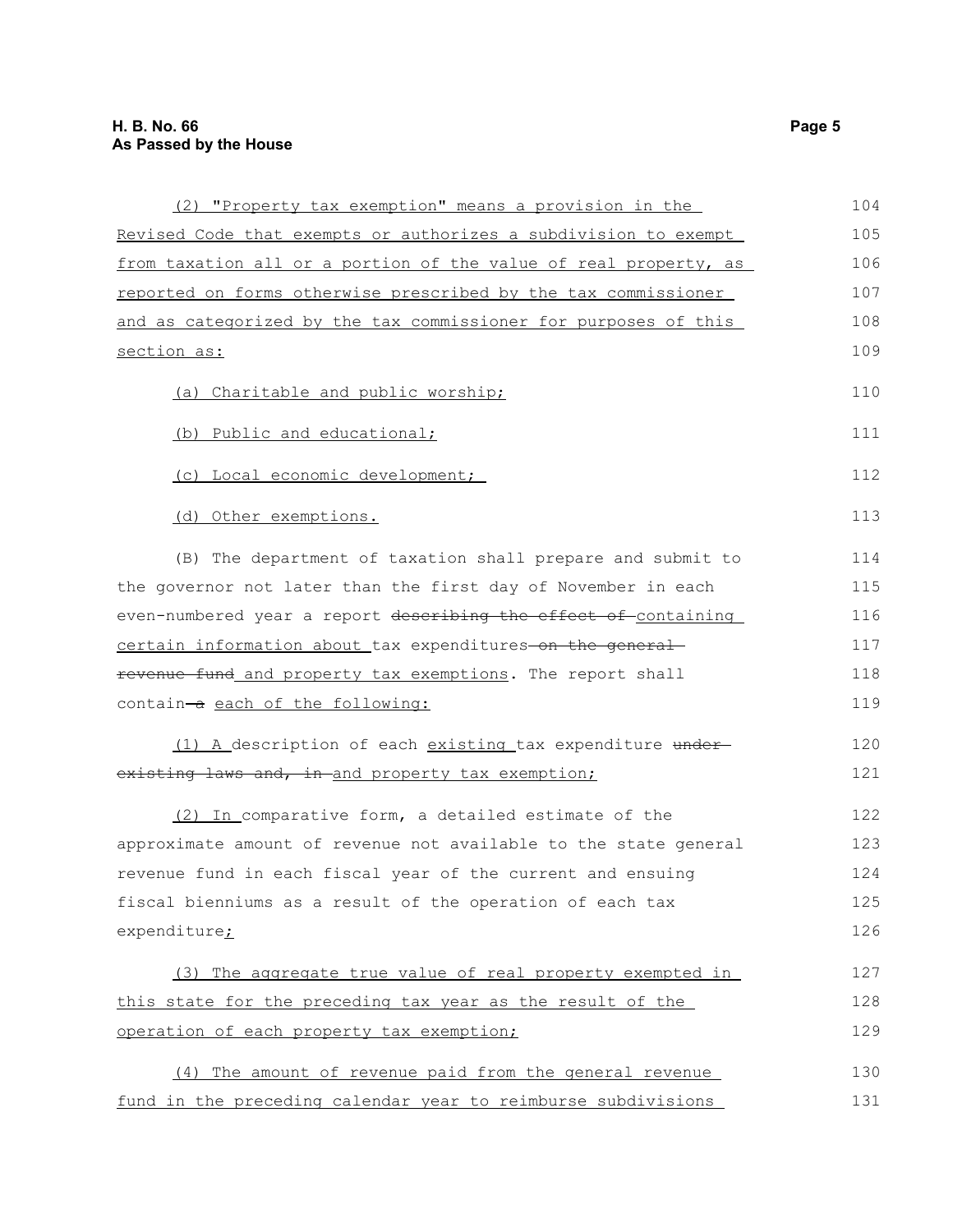| for each property tax exemption for which such reimbursement is  | 132 |
|------------------------------------------------------------------|-----|
| required. The                                                    | 133 |
| The report shall be prepared in such a manner as to              | 134 |
| facilitate the inclusion of the information provided by the      | 135 |
| report in the governor's budget.                                 | 136 |
| Sec. 5703.95. (A) As used in this section, "tax                  | 137 |
| expenditure"-has- and "property tax exemption" have the same     | 138 |
| meaning meanings as in section 5703.48 of the Revised Code.      | 139 |
| (B) There is hereby created the tax expenditure review           | 140 |
| committee, consisting of seven members, composed of the          | 141 |
| following:                                                       | 142 |
| (1) Three members of the house of representatives                | 143 |
| appointed by the speaker of the house of representatives in      | 144 |
| consultation with the minority leader of the house of            | 145 |
| representatives. Members described in division (B) (1) of this   | 146 |
| section shall not all be members of the same party and should be | 147 |
| members of the house of representatives committee that deals     | 148 |
| primarily with tax legislation;                                  | 149 |
| (2) Three members of the senate appointed by the president       | 150 |
| of the senate in consultation with the minority leader of the    | 151 |
| senate. Members described in division (B) (2) of this section    | 152 |
| shall not all be members of the same party and should be members | 153 |
| of the senate committee that deals primarily with tax            | 154 |
| legislation;                                                     | 155 |
| (3) The tax commissioner or the tax commissioner's               | 156 |
| designee. The member described in division (B) (3) of this       | 157 |
| section shall be a nonvoting member.                             | 158 |
| The speaker of the house of representatives and the              | 159 |

president of the senate shall make initial appointments to the 160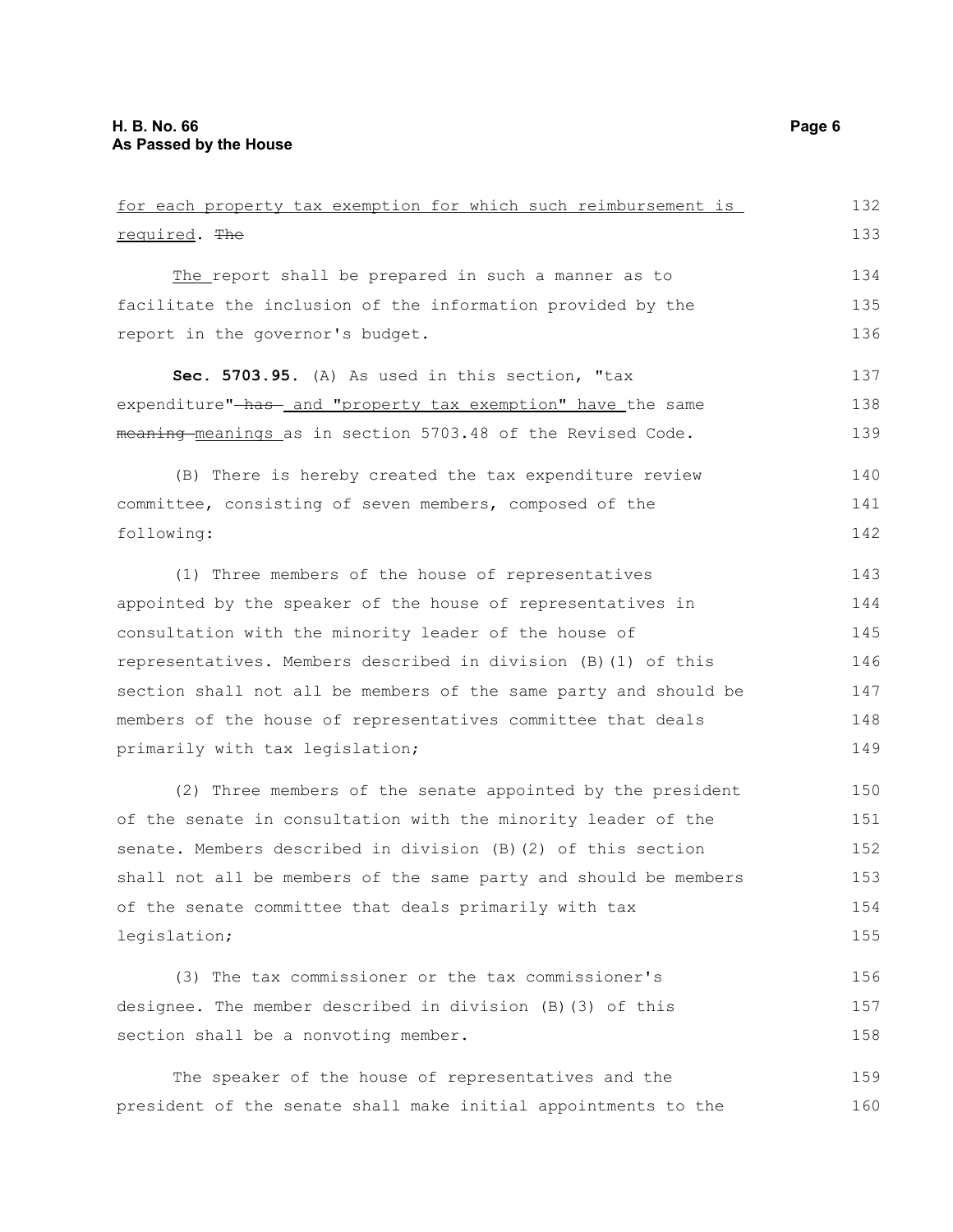#### **H. B. No. 66 Page 7 As Passed by the House**

committee not later than thirty days after March 21, 2017. Thereafter, the terms of the office for appointed members shall be the same as the term of each general assembly. Members may be reappointed, provided the member continues to meet all other eligibility requirements. Vacancies shall be filled in the manner provided for original appointments. Any member appointed to fill a vacancy before the expiration of the term for which the predecessor was appointed shall hold office as a member for the remainder of that term. Appointed members of the committee serve at the pleasure of the member's appointing authority and may be removed only by the appointing authority. 161 162 163 164 165 166 167 168 169 170 171

(C) The tax expenditure review committee shall hold its first meeting within ninety days after March 21, 2017. At the first meeting, the members shall elect a chairperson, who shall be one of the members described in division (B)(1) or (2) of this section. Thereafter, the committee shall meet at least once during the first year of each fiscal biennium to review existing tax expenditures and property tax exemptions pursuant to division (D) of this section, provided the committee shall hold, for any such expenditure and exemption, at least one meeting at which a person may present to the committee evidence or testimony related to that expenditure or exemption. Any person may submit to the chairperson a request that the committee meet to accept evidence or testimony on a tax expenditure or property tax exemption. The committee is a public body for the purposes of section 121.22 of the Revised Code. 172 173 174 175 176 177 178 179 180 181 182 183 184 185 186

The chairperson of the committee shall serve until the thirty-first day of December of each even-numbered year. Thereafter, members shall elect a new chairperson. If the preceding chairperson was a member described in division (B)(1) of this section, the new chairperson shall be a member described 187 188 189 190 191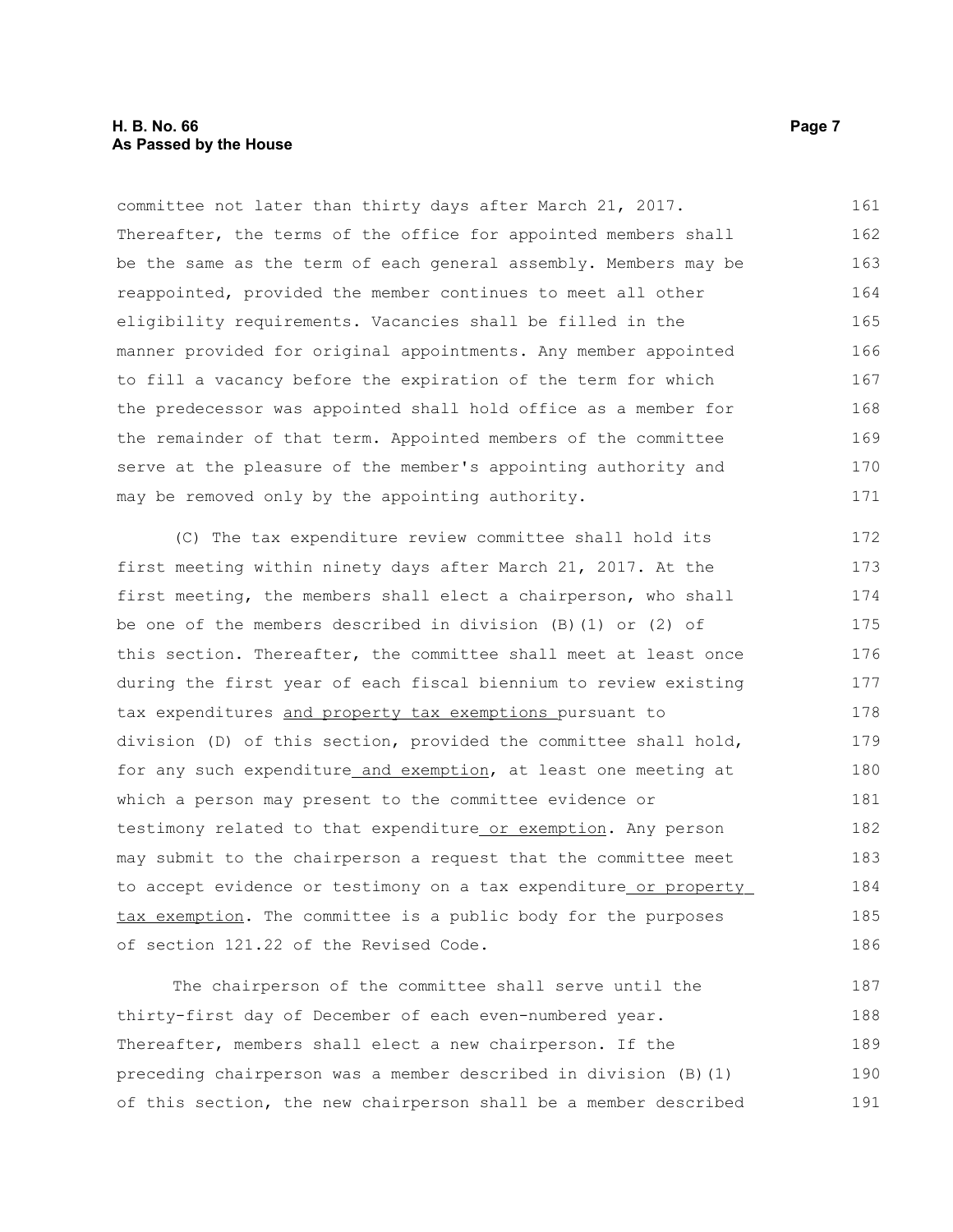in division (B)(2) of this section. If the preceding chairperson was a member described in division (B)(2) of this section, the new chairperson shall be a member described in division (B)(1) of this section. 192 193 194 195

A vacancy on the committee does not impair the right of the other members to exercise all the functions of the committee. The presence of a majority of the voting members of the committee constitutes a quorum for the conduct of business of the committee. The concurrence of at least a majority of the voting members of the committee is necessary for any action to be taken by the committee.

Upon the committee's request, a county auditor or county treasurer or the department of taxation, development services agency, office of budget and management, or other state agency shall provide any information in its possession that the committee requires to perform its duties.

The staff of the legislative service commission shall assist the committee as directed by the committee. 208 209

(D) The committee shall establish a schedule for review for each tax expenditure and each property tax exemption so that each expenditure and exemption is reviewed at least once every eight years. The schedule may provide for the review of each tax expenditure and exemption in the order the expenditures and exemptions were enacted or modified, beginning with the least recently enacted or modified  $\frac{1}{2}$  expenditure or exemption. Alternatively, the review schedule may group tax expenditures and property tax exemptions by the individuals or industries benefiting from the expendituresexpenditure or exemption, the objectives of each expenditure or exemption, or the policy rationale of each expenditure or exemption. In its review, the 210 211 212 213 214 215 216 217 218 219 220 221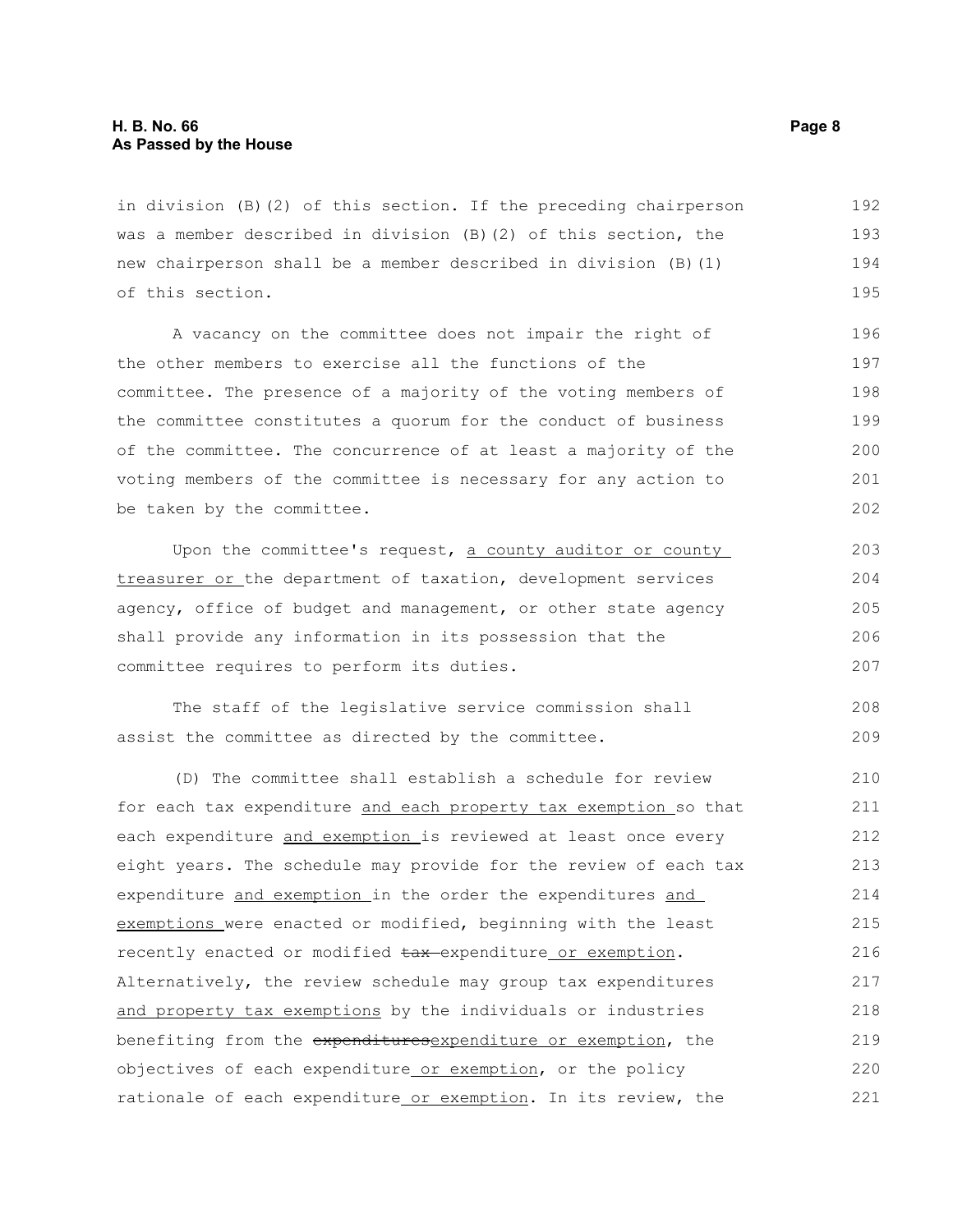committee shall make recommendations as to whether each tax expenditure and property tax exemption should be continued without modification, modified, scheduled for further review at a future date to consider repealing the expenditure or exemption, or repealed outright. For each expenditure and exemption reviewed, the committee may recommend accountability standards for the future review of the expenditure or exemption. The committee may consider, when reviewing a tax expenditure or property tax exemption, any of the relevant factors described in division (E) of this section. 222 223 224 225 226 227 228 229 230 231

(E) In conducting reviews pursuant to division (D) of this section, the committee may consider the following factors:

(1) The number and classes of persons, organizations, businesses, or types of industries that would receive the direct benefit or consequences of the tax expenditure or property tax exemption;

(2) The fiscal impact of the tax expenditure or property tax exemption on state and local taxing authorities and subdivisions, including any past fiscal effects and expected future fiscal impacts of the tax-expenditure or exemption in the following eight-year period; 238 239 240 241 242

(3) Public policy objectives that might support the tax expenditure or property tax exemption. In researching such objectives, the committee may consider the expenditure's  $or$ </u> exemption's legislative history, the tax-expenditure's or exemption's sponsor's intent in proposing the  $\frac{1}{2}$  expenditure or exemption, or the extent to which the  $\frac{1}{2}$  tax-expenditure or exemption encourages or would encourage business growth or relocation into the state, promotes or would promote growth or retention of high-wage jobs in the state, or aids or would aid 243 244 245 246 247 248 249 250 251

232 233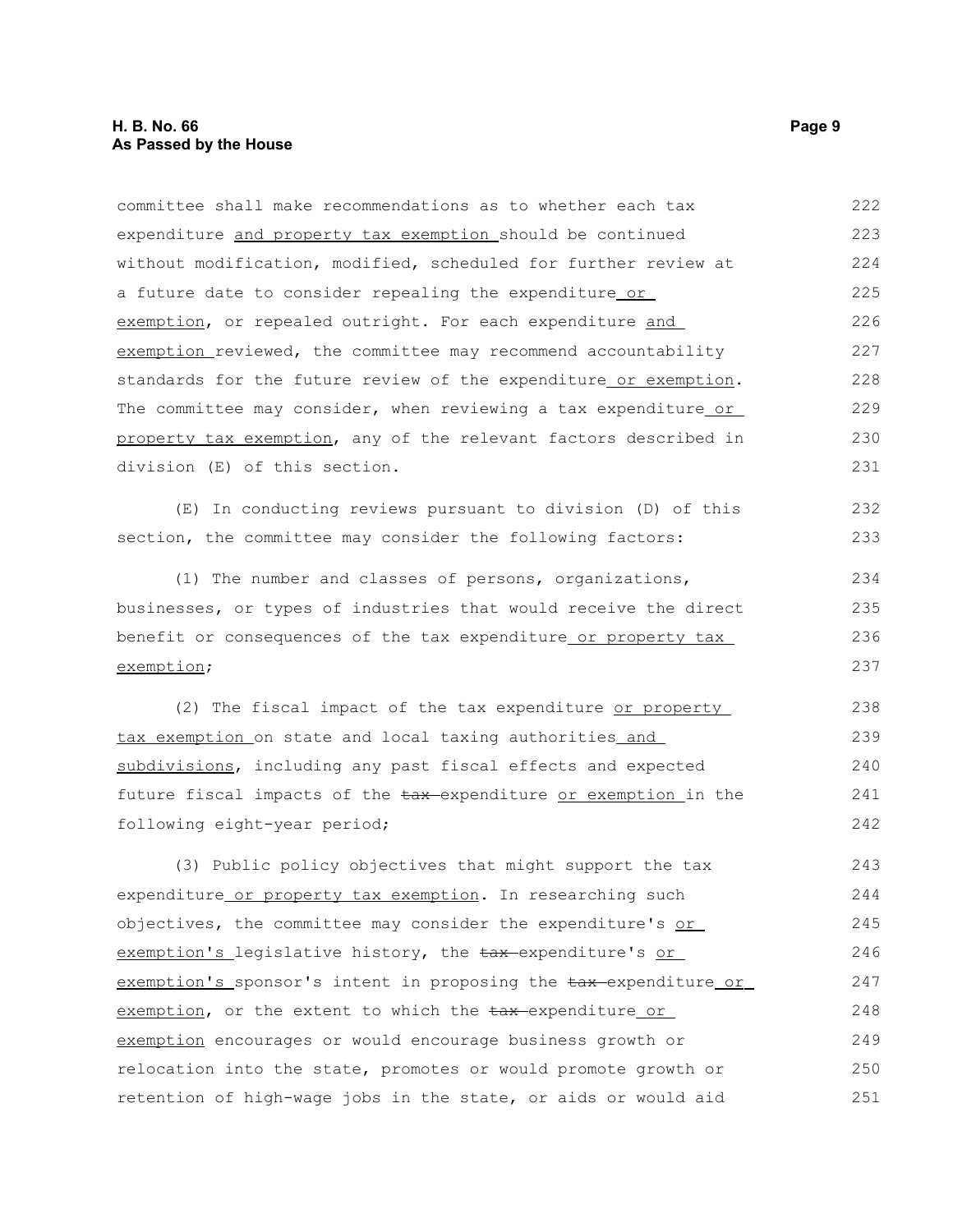community stabilization.

(4) Whether the tax expenditure or property tax exemption successfully accomplishes any of the objectives identified in division (E)(3) of this section; 254 255

(5) Whether the objectives identified in division (E)(3) of this section would or could have been accomplished successfully in the absence of the tax expenditure or property tax exemption or with less cost to the state or local governments; 256 257 258 259 260

(6) Whether the objectives identified in division (E)(3) of this section could have been accomplished successfully through a program that requires legislative appropriations for funding; 261 262 263 264

(7) The extent to which the tax expenditure or property tax exemption may provide unintended benefits to an individual, organization, or industry other than those the general assembly or sponsor intended or creates an unfair competitive advantage for its recipient with respect to other businesses in the state; 265 266 267 268 269

(8) The extent to which terminating the tax expenditure or property tax exemption may have negative effects on taxpayers that currently benefit from the tax expenditure; 270 271 272

(9) The extent to which terminating the tax expenditure or property tax exemption may have negative or positive effects on the state's employment and economy; 273 274 275

(10) The feasibility of modifying the tax expenditure or property tax exemption to provide for adjustment or recapture of the proceeds of the tax-expenditure or exemption if the objectives of the tax-expenditure or exemption are not fulfilled by the recipient of the  $\frac{1}{2}$  expenditure or exemption. 276 277 278 279 280

253